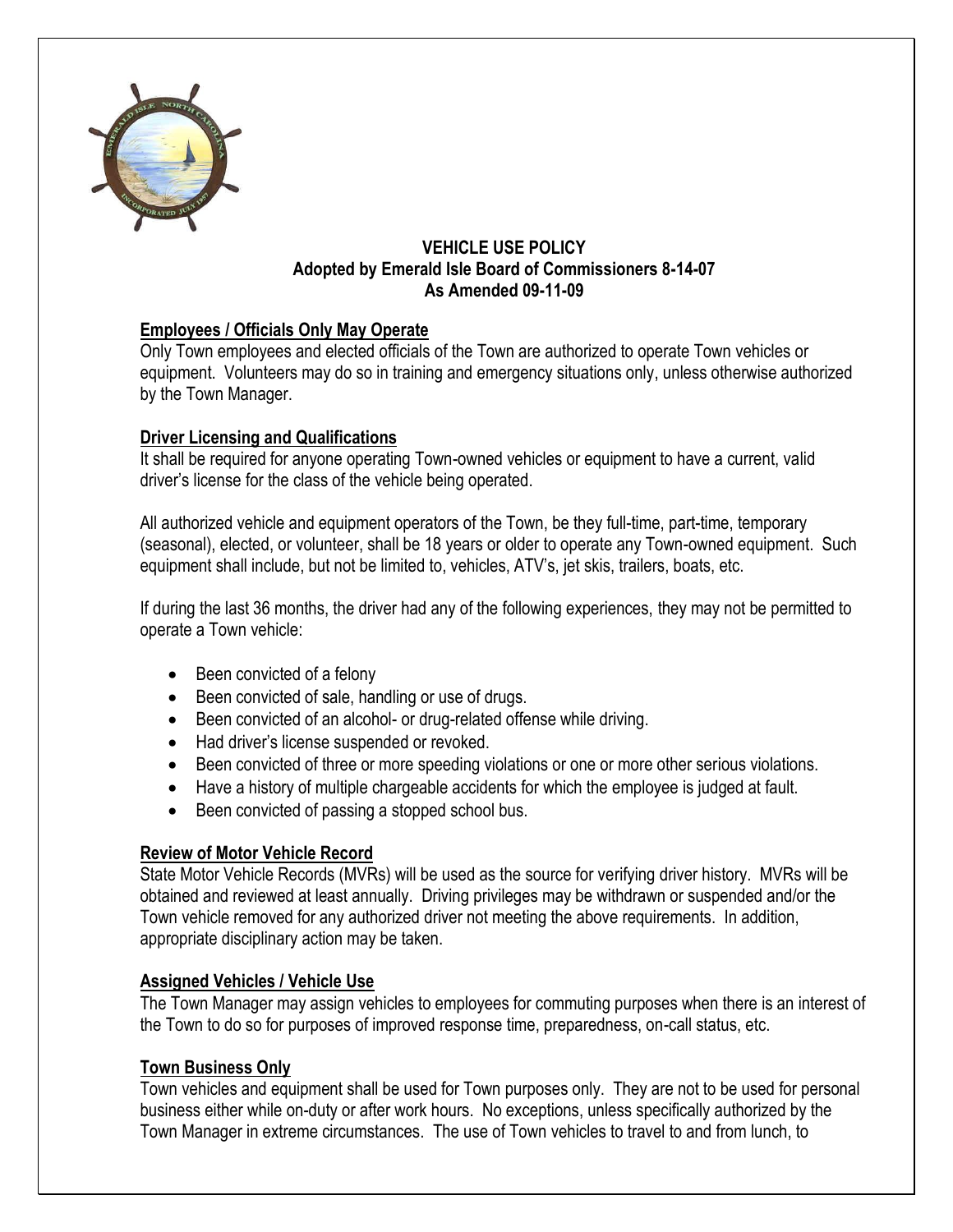purchase a snack, etc. is permitted provided such use does not add significant mileage and wear to Town vehicles.

For those individuals assigned vehicles for commuting purposes, they may make incidental stops (along the route to and from work) while commuting. These individuals who take Town vehicles home shall see that the vehicle is made available for Town use during any period of vacation or other extended leave. Town vehicles shall not be used for the transport of personal property.

### **Authorized Passengers Only**

Only authorized persons are to be transported in Town-owned vehicles. This includes Town employees, elected officials, elected officials from other agencies, employees of other governmental agencies, members of Town boards and committees, volunteers, and any individual conducting official business with the Town, unless otherwise authorized by the Town Manager. The only exceptions are bona-fide emergency situations. Employees assigned take-home vehicles may transport family members (i.e. to school or work, etc.) on their way to and from work with approval from their supervisor. Such transport should be approved first by the employee's supervisor, and should not result in significant additional mileage or wear on the vehicle.

# **Safety**

Every authorized operator of Town-owned vehicles or equipment has an obligation to adhere to safe driving practices. All federal, state, and local laws governing vehicles and public roads will be adhered to including that employees and all passengers are required to wear seat belts as required by North Carolina Seat Belt Law. Any citation issued to a Town employee while operating a Town-owned vehicle shall be reported to the Department Head within 24 hours or the next business day.

## **Accidents**

Any accident involving a Town-owned vehicle or equipment will be reported immediately to a supervisor, and to the Town Manager within 24 hours or the next business day. An employee involved in an accident in a Town vehicle should stop immediately, alert other drivers to any hazard, contact the police, make no admission of fault to anyone, be courteous but not discuss the particulars with anyone except the Police, exchange name and insurance information with other drivers, write down license numbers of all vehicles involved, obtain witness information, and not move the vehicle until instructed by the police. It is the responsibility of the supervisor to complete and transmit the accident report. Failure of an employee to report an accident, no matter how minor, may be grounds for disciplinary action.

### **Inclement Weather**

Town vehicles shall burn headlights during periods of inclement weather. Individuals required to drive a Town vehicle home but not required to remain in Town during an evacuation are permitted to drive such vehicles out of the evacuation area so that they may return as soon as possible to begin disaster recovery efforts. While out of the evacuation area, all Town policies regarding vehicle use will be applied.